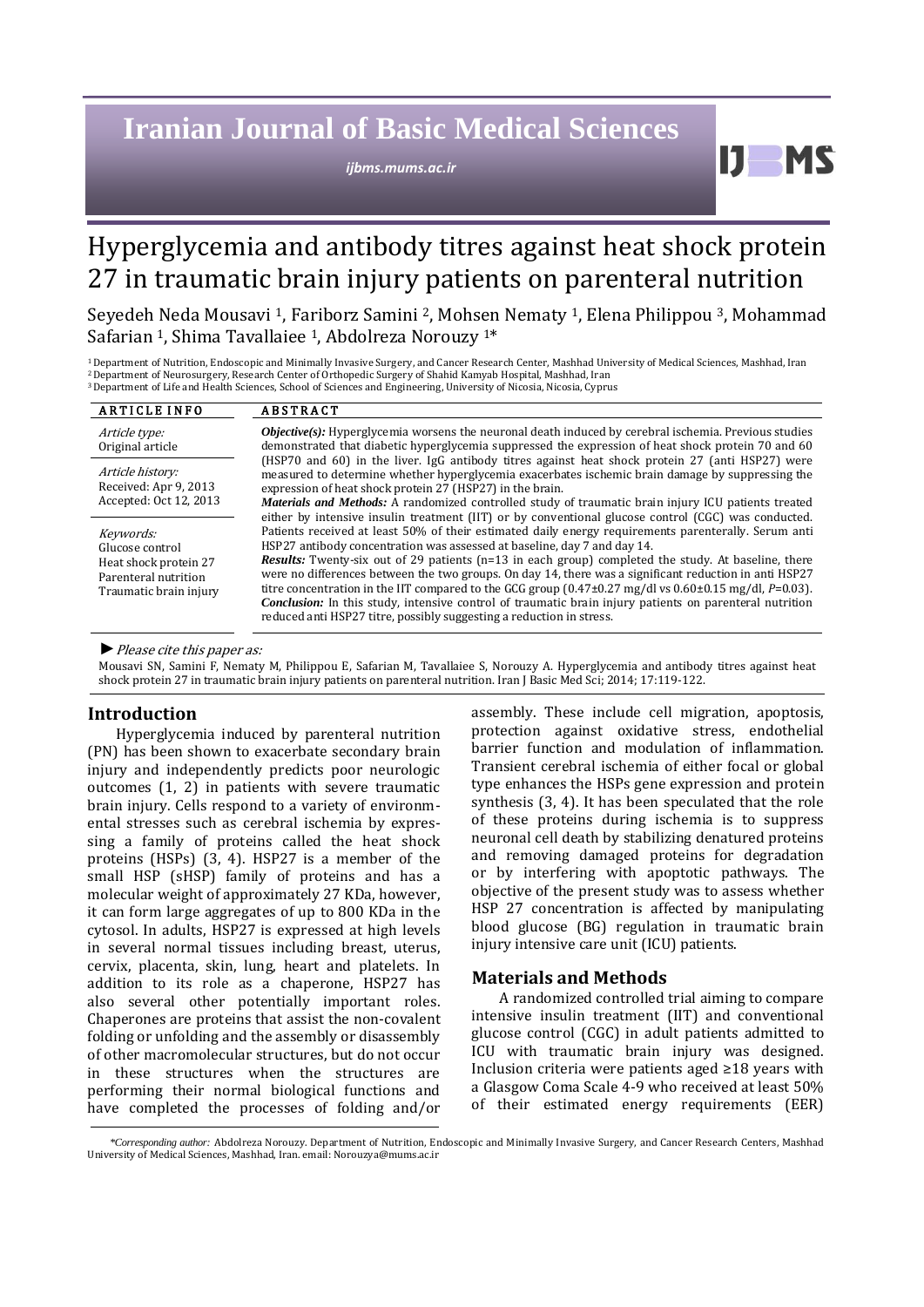via PN. Patients with liver, kidney, heart, pancreatic failure or type 1 or type 2 diabetes were excluded from participation. The study was approved by the Bioet-hics Committee of Mashhad Medical University and was registered in the Iranian Randomized Control Trial studies (Registration number: IRCT201111 158108N1). Written informed consent or assent was provided by the participants or a close family member, before participation.

The patients energy requirements were estimated as 25 kcal/kg ideal body weight (calculated as explained below) as proposed by the ESPEN guidelines (5). The patients body height was estimated using the ulna length measurement (5) and the ideal body weight was estimated as (6):

IBW (male) =  $50+(2.3 \text{ height} \text{ [in inches]}-60)$ 

IBW (female) =  $45.5+(2.3 \text{ height}$  [in inches]-60)

The patients were hospitalized in ICU for at least 7 days before enrolment in the study. At baseline, demographic and clinical characteristics were obtained, including patient's age, gender, weight and height as reported by a close family member, BG concentration, GCS and Acute Physiology and Chronic Health Evaluation II score (APACHEII) results and medication type and dose (including hypoglycemic agents).

Each patient randomly received either IIT defined as insulin infusion with cessation for at least 2 hr if BG concentration fell  $\leq 75$  mg/dl or CGC. provided by subcutaneous insulin infusion when BG ≥180 mg/dl. In the IIT group, BG was assessed immediately after infusion of 50 regular insulin units and at 2 hr intervals thereafter throughout the 24 hr period. Insulin infusion was discontinued if BG fell 75 mg/dl and re-assessed after 2 hr and was only re-started if BG was higher than 75 mg/dl. BG concentration of the CGC patients was assessed every 12 hr and insulin was injected subcutaneously aiming to maintain  $BG < 180$  mg/dl. In both groups, BG concentration was measured in capillary blood using the IME-DC glucometer (Germany). Reliability was assessed by assessment of a venous blood sample taken every 24 hr using the glucose-oxidase method. The coefficient of variation between the two methods was found to be 3.1%.

Serum IgG antibody titres against heat shock protein 27 (anti HSP27) were assessed at baseline and on days 7 and 14 using an in-house ELISA assay. Microtitre plates (NuncMaxisorp, Nottingham, UK) were coated with 100 ng per well recombinant human HSP27 dissolved in 50 µl carbonate buffer pH 9.6 incubated for 18 hr at 4°C under humidified conditions. The wells were washed three times with PBS buffer. Non-specific binding was reduced by blocking each well with 2% goat serum in PBS and 250 µl was added to each well and incubated for 30 min at 37°C and 30 min at room temperature. Wells were then washed three times with PBS. Serum was diluted 1:100 with 2% goat serum in PBS and 100 µl was added to each well in duplicate and incubated for 30 min at room temperature. After washing (four times in wash buffer and two times in PBS), 100 µl peroxidase conjugated-goat anti human IgG (Sigma-Aldrich, Poole, UK) diluted 1:500 with 2% goat serum in PBS, was added to each well, and incubated for 30 min at room temperature. After washing, 100 µl of TMB substrate (100 µl of 6 mg/ml TMB in DMSO was added to 10 ml of 50 mM acetate buffer, pH 4.5, containing 3  $\mu$ l H<sub>2</sub>O<sub>2</sub>) was added per well and plate incubated for 15 min in the dark at room temperature. The reaction was terminated by adding 50 µl HCl 2 M per well. Optical density at 450 nm was measured using a Lab system Reader MF Microtitre plate reader with a reference wavelength of 620 or 570 nm. The within-assay and between-assay precision was 3.5% and 5.2% respectively.

Data were analyzed according to intention to treat. Continuous variables were analyzed using the unpaired student t-test if normally distributed or by the Mann-Whitney rank-sum test if not normally distributed. Categorical variables were analyzed using either the Fischer's exact test or the chisquared test. To assess the variations in serum HSP27 antibody titres over the 14-day period, repeated measures ANOVA test was used. Data are presented as mean ± standard deviation (SD). A two sided *P*-value of <0.05 was considered statistically significant.

#### **Results**

A total of 29 patients, all male (IIT group: n=13, age: 31±11 yrs, CGC group: n=16, age: 36.6±13 yrs) were randomly assigned to one of the two treatment groups. Three out of 16 patients assigned to the CGC group expired during the first 5 days of admission. There were no differences in the baseline characteristics of the two groups, including the severity of injury as well as the provision and composition of PN. (IIT group: 86.7±7% of EER via PN, CGC group: 85.5±7% of EER via PN, *P*=0.60). There was no difference between the groups in the dosage/kg body weight of hyperglycemia-associated medication provided (*P*=0.72). None of the patients suffered from pneumonia or acute renal failure. The mean blood glucose concentration at baseline was 205.5±66 mg/dl in the IIT group and 194.6±52 mg/dl in the CGC group (*P*=0.66) (Table 1).

As shown in the Table 2, there were no differences in the concentration of HSP27 titre between the two groups on admission and day 7. On Day 14, the IIT group had a significantly lower concentration of anti HSP27 titre (*P*=0.03). In addition, comparison of the changes from baseline between the two groups showed that there were significant differences between the groups on Day 14 (*P*=0.02) (Table 2).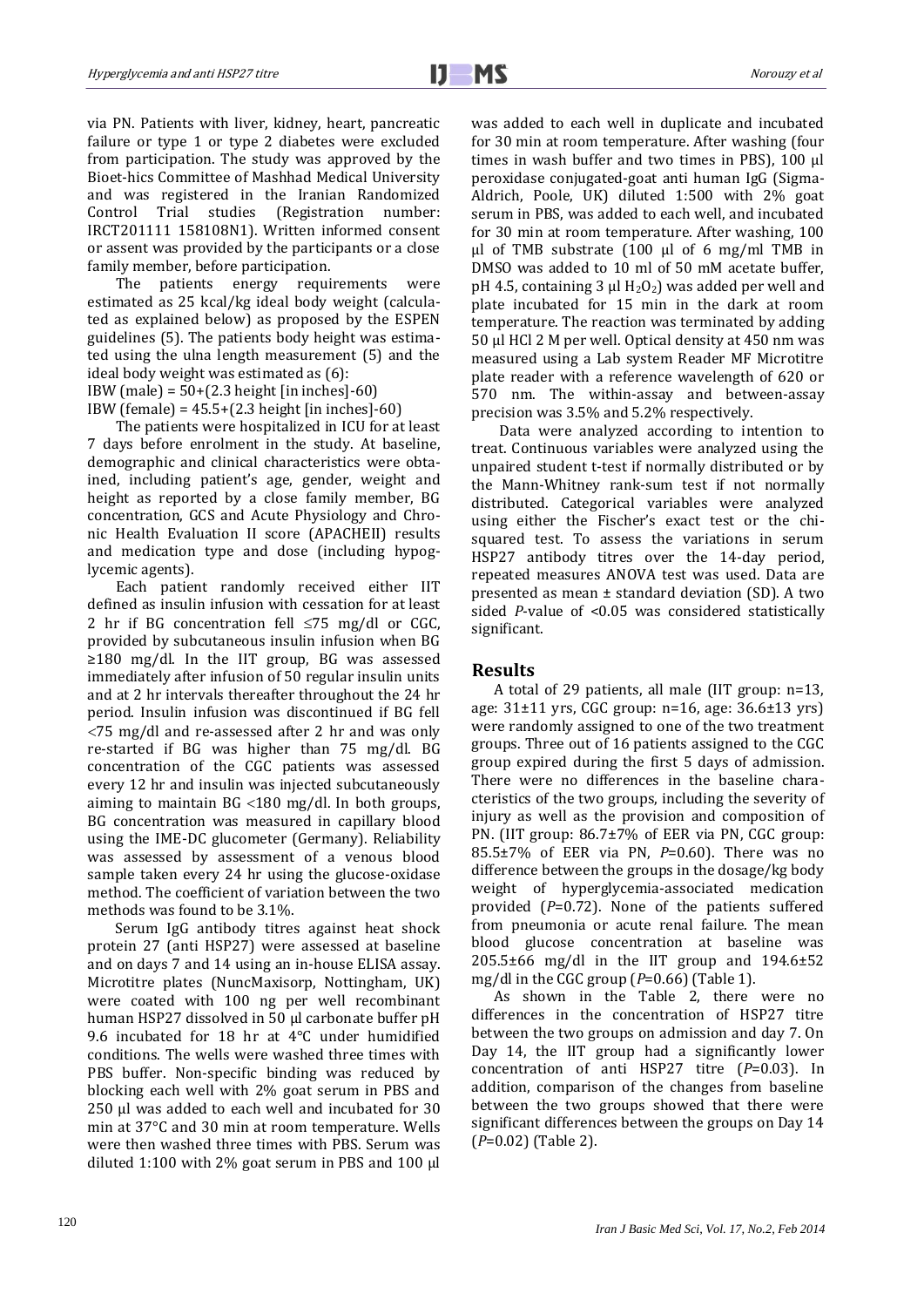Table 1. Baseline characteristics of the intensive insulin treatment (IIT) group and the twice daily blood glucose control (TDGC) group

| Variable                                             | IIT group       | TDGC group      | $P$ -value $a$ |
|------------------------------------------------------|-----------------|-----------------|----------------|
|                                                      | Mean $\pm$ SD   | Mean $\pm$ SD   |                |
| Number of subjects                                   | 13              | 13              | 0.41           |
| Age (yrs)                                            | $31.0 \pm 11$   | $36.6 \pm 13$   | 0.27           |
| Ideal body weight (kg)                               | $71.6 \pm 6.5$  | $72.2 \pm 7$    | 0.83           |
| <b>APACHE II score</b>                               | $13.4 \pm 2$    | $12.6 \pm 3$    | 0.08           |
| Glascow Coma Scale (GCS)                             | $7.3 \pm 1$     | $8.4 \pm 2$     | 0.14           |
| Blood glucose concentration on admission (mmol/l)    | $11.4 \pm 3.7$  | $10.8 \pm 2.9$  | 0.66           |
| % of estimated total energy requirements covered by: |                 |                 |                |
| Parenteral Nutrition                                 | $86.7 \pm 7$    | $85.5 \pm 7$    | 0.60           |
| Enteral Nutrition                                    | $13.3 \pm 7$    | $14.5 \pm 7$    | 0.60           |
| Composition of Parenteral Nutrition:                 |                 |                 |                |
| Dextrose (ml)                                        | $777.0 \pm 268$ | $912.5 \pm 206$ | 0.13           |
| Aminoacid (ml)                                       | $615.0 \pm 219$ | $625.0 \pm 223$ | 0.90           |
| Intra lipid (ml)                                     | $808.0 \pm 194$ | $812.5 \pm 214$ | 0.90           |

a Comparison between IIT and TDGC group. Categorical variables were compared by Mann-Whitney test and continuous variables were compared by t-test

## **Discussion**

This randomized control trial of insulin treatment in which patients with traumatic brain injury received at least 50% of their nutritional needs via parenteral rout, showed benefit in terms of anti HSP27 titres. Outcome including anti HSP27 titre was less in tight control group but this difference was not significant on day 7. Fourteen days after intervention, HSP27 reduced significantly in tight control group (*P*=0.03). Totally, only a few studies about glycemic control in trauma patients and anti HSP27 measurement have been published. Blood glucose level is one of the variables that accelerates neural death. Therefore, controlling this factor tightly, can lead to better outcomes in neural conditions. Another study (10) has detected changes of HSP gene expression after global cerebral ischemia using DNA microarray and measured HSP levels using western blot analysis and immunohistochemistry. These results showed that hyperglycemic ischemia for 15 min enhanced the mRNA expressions of hsp27, hsp70, hsp70, hsp90A and hsp90B in the neocortical tissues after 1 hr of reperfusion. Our results are in agreement with the previously published findings showing that the expression of hsp27 was significantly increased in brain after global and/ or focal ischemia followed by 3 hr reperfusion (7- 9).

To our knowledge, this investigation was the first pilot study in this area in Iran. The study had a homogenous population. The small sample was one of the limitations and so further data collection is warranted before reaching final conclusions. Increased levels of HSPs may suggest that hyperglycemia induces an enhanced stress response in neurons. IIT reduced neuron's stress by reducing the level of this protein.

For future studies, we suggest that larger sample sizes are needed. Mortality and duration of ICU/ hospital stay as the major points in this population that need large sample size. Also, this method should be taken into consideration in other ICU hospitalized patients and all other patients that have hyperglyce mia in ICU. With more studies in this area, we can prepare a good scale for ICU hospitalized patients on PN.

### **Conclusion**

Blood glucose level is one of the variables that accelerates neural death. Parenteral nutrition, head injury, stress and ICU stay lead to hyperglycemia. HSP27 is a stress factor. Therefore, reducing this factor in traumatic brain injury patients is an indicator of stress reduction. In this study we showed that IIT (intensive insulin therapy) as the best method for glucose control can reduce stress by reducing Anti-HSP27 in serum in traumatic brain injury patients that receive PN. However, larger sample sizes are needed to reach a better conclusion.

## **Acknowledgment**

We are very grateful to the physicians and nurses of the Intensive Care Unit of Shahid Kamyab Hospital, Mashhad, Iran, for their corporation.

**Table 2.** Comparison of the anti HSP27 titre over the study period in each group

|                  | ITT group |       |        | CGC group       |                  |                                                                                            | Repeated measures ANOVA of differences<br>between groups |            |      |         |   |            |  |
|------------------|-----------|-------|--------|-----------------|------------------|--------------------------------------------------------------------------------------------|----------------------------------------------------------|------------|------|---------|---|------------|--|
|                  | Baseline  | Day 7 | Dav 14 | <b>Baseline</b> | Day <sup>-</sup> | Day 14                                                                                     |                                                          | Baseline   |      | Dav 7   |   | Dav 14     |  |
|                  |           |       |        |                 |                  |                                                                                            |                                                          | $P$ -value |      | P-value | E | $P$ -value |  |
| Anti HSP27 titre |           |       |        |                 |                  | $0.62\pm0.27$ $0.62\pm0.28$ $0.47\pm0.27$ $0.68\pm0.22$ $0.57\pm0.15$ $0.60\pm0.15$ $0.47$ |                                                          | 0.49       | 2.02 | 0.17    |   | 0.03       |  |
| $\mathbf{r}$     |           |       |        |                 |                  |                                                                                            |                                                          |            |      |         |   |            |  |

ITT: Intensive insulim treatment; CGC: Conventional glucose control